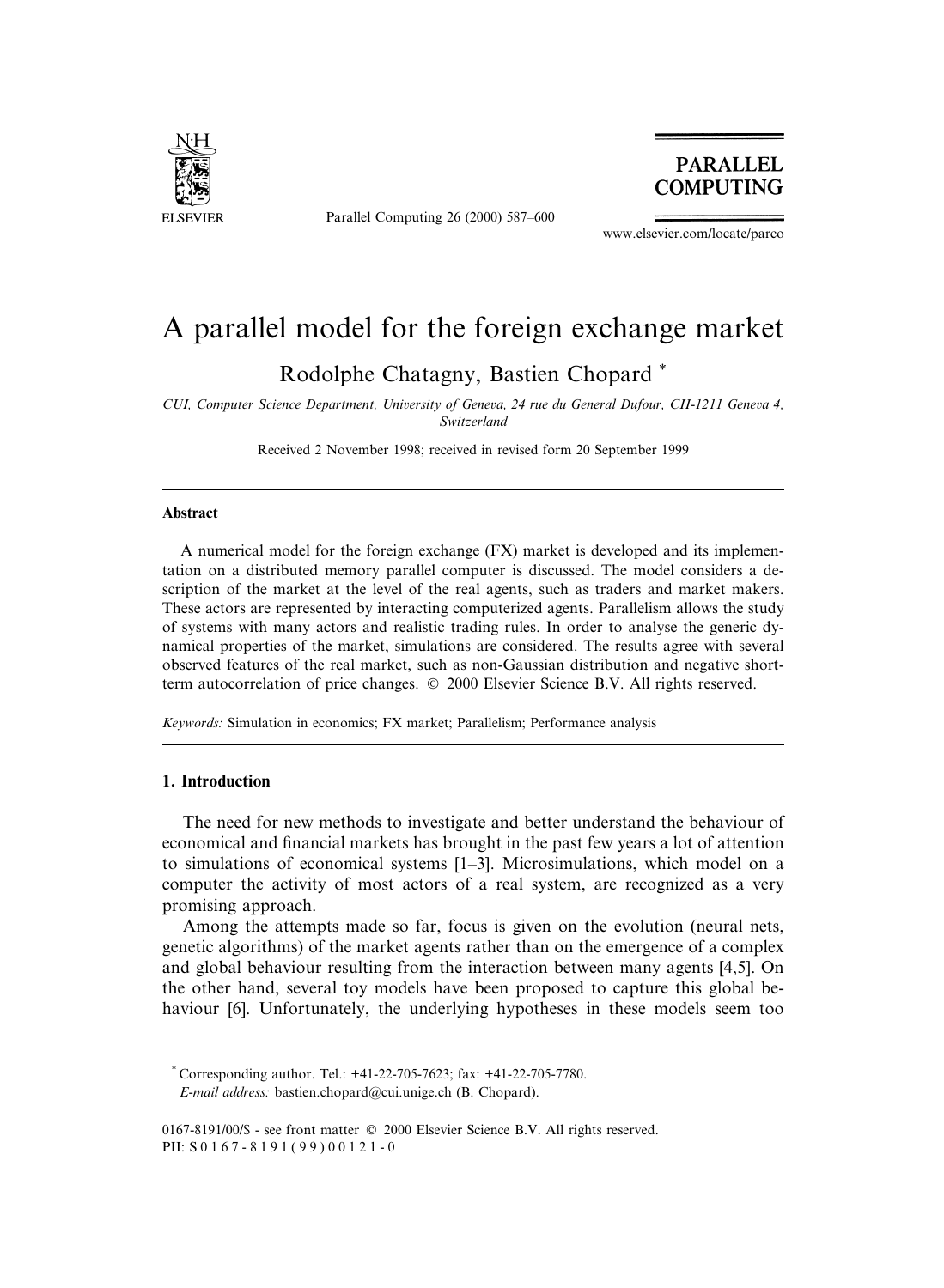simplistic with respect to the mechanisms in effect in real markets. Most of these models deal with the stock market and, in addition, have been run sequentially. The foreign exchange  $(FX)$  market, which is yet the most active financial area in terms of money amounts, has been neglected so far. Global turnover in all traditional foreign exchange market segments, such as spot transactions, outright forwards and foreign exchange swaps, reached an estimated daily average of 1490 billion US dollars in April 1998 [7].

An artificial FX market which aims at capturing the essential "microscopic" rules of its real counterpart is proposed. The interest does not reside in the predictive capabilities of our model, but rather in its capacity to identify the key ingredients and their effect on generic properties of the market. The validation of the model will be considered in terms of its ability to reproduce the statistical properties of the real market  $-$  which have been well studied  $[8-11]$ . For this purpose the parallel software environment includes a windows-based interface (Tcl-Tk) which allows an easy control of the parameters and provides tools to display the market evolution and monitor the behaviour of each agent.

The paper is organized as follows. Section 2 presents the ingredients of the financial model under investigation. Simulation results are described in Section 3. The parallel implementation and numerical performance of the simulator are discussed in Section 4.

### 2. The FX market model

The market is considered as a multi-agent system in which each actor corresponds to a real individual on the market. These computerized agents interact according to the rules in effect in the real FX market. Although many different currencies are involved in the FX market, the two dominant ones, at the time of writing, are the US dollar (USD) and the German mark (DEM) [7]. For this reason, the model only considers transactions between these two currencies.

In the real market, one can identify two main types of agents: (i) The market makers (or large banks) who decide upon the transaction prices so as to favour large volumes of transactions in both ways (USD to DEM and DEM to USD). They make their profit on the difference between the bid and asked prices (i.e. on the difference between selling and buying price for a given currency). (ii) The traders who take advantage of the market evolution by performing transactions according to the market trends they forecast.

Each of the agents follows a non-evolving trading strategy which, of course, depends on whether the agent is a market maker or a trader. A strategy is determined by a set of randomly chosen parameters per agent (see below for a more detailed description). Once such a strategy is assigned, it remains constant throughout the whole simulation. We chose to implement only non-evolutionary strategies, since this case already displays interesting properties. Introducing evolution in the behaviour of the agents will not improve the model since, generally, a majority of traders do not learn from their mistakes.